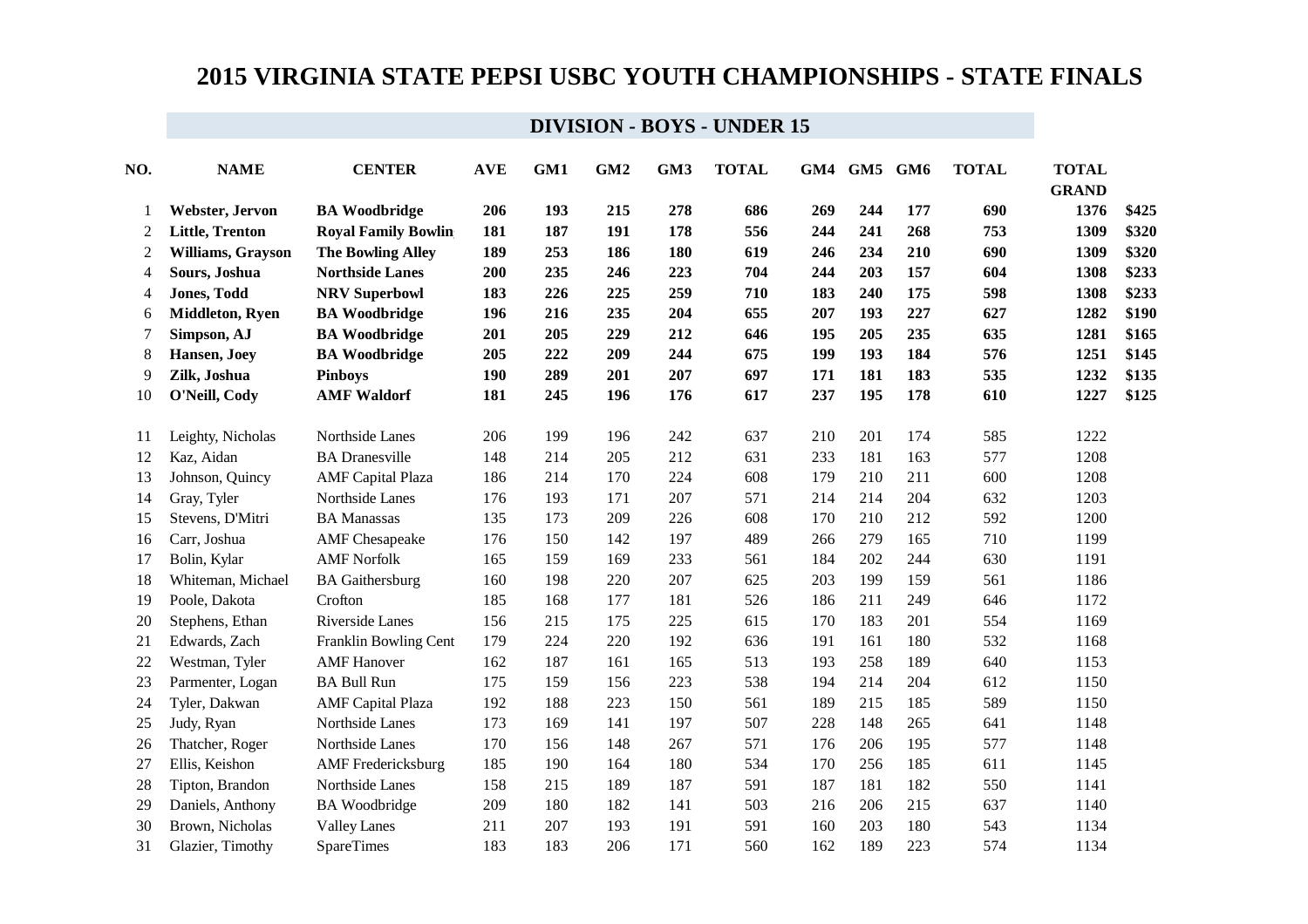| NO. | <b>NAME</b>                         | <b>CENTER</b>             | <b>AVE</b> | GM1 | GM <sub>2</sub> | GM3 | <b>TOTAL</b> | GM4 | GM5 | GM6 | <b>TOTAL</b> | <b>TOTAL</b> |
|-----|-------------------------------------|---------------------------|------------|-----|-----------------|-----|--------------|-----|-----|-----|--------------|--------------|
|     |                                     |                           |            |     |                 |     |              |     |     |     |              | <b>GRAND</b> |
| 32  | Elliott. Justin                     | <b>BA Southwest</b>       | 161        | 209 | 160             | 193 | 562          | 189 | 179 | 201 | 569          | 1131         |
| 33  | Callender, Samuel                   | <b>AMF York</b>           | 173        | 129 | 228             | 175 | 532          | 225 | 194 | 178 | 597          | 1129         |
| 34  | Mattice, Joshua                     | <b>AMF</b> Fredericksburg | 165        | 167 | 175             | 147 | 489          | 235 | 199 | 201 | 635          | 1124         |
| 35  | Turman, Brandon                     | NRV Superbowl             | 169        | 183 | 197             | 140 | 520          | 220 | 181 | 195 | 596          | 1116         |
| 36  | Seeley, Nicholas                    | <b>BA Short Pump</b>      | 175        | 180 | 194             | 204 | 578          | 192 | 168 | 176 | 536          | 1114         |
| 37  | Thibault, James                     | Village Lanes (Gl'ceste   | 136        | 190 | 210             | 191 | 591          | 147 | 215 | 160 | 522          | 1113         |
| 38  | Meyers, Justin                      | <b>AMF York</b>           | 167        | 174 | 179             | 161 | 514          | 201 | 183 | 214 | 598          | 1112         |
| 39  | Kennerly, Xavier                    | Potomac Lanes             | 143        | 200 | 180             | 169 | 549          | 174 | 192 | 196 | 562          | 1111         |
| 40  | Lerner, Cobe                        | Crofton                   | 194        | 247 | 155             | 178 | 580          | 151 | 192 | 179 | 522          | 1102         |
| 41  | Fritz, Joshua                       | <b>AMF Norfolk</b>        | 173        | 156 | 180             | 202 | 538          | 181 | 183 | 199 | 563          | 1101         |
| 42  | Escobar, AJ                         | <b>BA Bull Run</b>        | 179        | 186 | 178             | 146 | 510          | 151 | 243 | 189 | 583          | 1093         |
| 43  | Fritsch, Grayson                    | <b>BA</b> Manassas        | 166        | 141 | 220             | 186 | 547          | 152 | 225 | 167 | 544          | 1091         |
| 44  | Bostic, DeSean                      | <b>SpareTimes</b>         | 156        | 178 | 201             | 212 | 591          | 160 | 192 | 146 | 498          | 1089         |
| 45  | Manuel, Myles                       | <b>BA</b> Midlothian      | 154        | 195 | 191             | 211 | 597          | 199 | 156 | 135 | 490          | 1087         |
| 46  | Wilson, Robert                      | Potomac Lanes             | 138        | 139 | 218             | 183 | 540          | 200 | 190 | 157 | 547          | 1087         |
| 47  | White, Ryan                         | <b>AMF Norfolk</b>        | 174        | 200 | 188             | 189 | 577          | 188 | 142 | 179 | 509          | 1086         |
| 48  | Bass, Hunter                        | <b>AMF</b> Lynnhaven      | 145        | 132 | 199             | 206 | 537          | 181 | 178 | 189 | 548          | 1085         |
| 49  | Robinson, Ian                       | <b>AMF Western Branch</b> | 160        | 173 | 181             | 160 | 514          | 157 | 158 | 254 | 569          | 1083         |
| 50  | Humphries, Sammy                    | Riverside Lanes           | 160        | 216 | 205             | 160 | 581          | 182 | 149 | 169 | 500          | 1081         |
| 51  | Johnson, Tyrone                     | <b>BA</b> Woodbridge      | 187        | 200 | 204             | 180 | 584          | 181 | 161 | 154 | 496          | 1080         |
| 52  | Simms, Joseph                       | <b>AMF</b> Fredericksburg | 163        | 181 | 182             | 203 | 566          | 187 | 156 | 169 | 512          | 1078         |
| 53  | Bell, Justin                        | <b>Holiday Bowl</b>       | 176        | 167 | 126             | 234 | 527          | 178 | 171 | 190 | 539          | 1066         |
| 54  | Jenkins, Justin                     | <b>AMF</b> Chesapeake     | 155        | 180 | 162             | 159 | 501          | 158 | 226 | 181 | 565          | 1066         |
| 55  | Jones, Xavier                       | <b>AMF</b> Dale City      | 163        | 181 | 194             | 190 | 565          | 159 | 145 | 194 | 498          | 1063         |
| 56  | Robinson, Patrick                   | <b>AMF</b> Waldorf        | 151        | 201 | 167             | 193 | 561          | 169 | 131 | 200 | 500          | 1061         |
| 57  | Oakes, Joel                         | Riverside Lanes           | 164        | 165 | 157             | 255 | 577          | 162 | 146 | 171 | 479          | 1056         |
| 58  | Smith, Kristopher                   | <b>Gator Bowl</b>         | 183        | 158 | 172             | 147 | 477          | 212 | 185 | 182 | 579          | 1056         |
| 59  | Sullivan, Braeden                   | <b>AMF</b> Waldorf        | 178        | 191 | 160             | 148 | 499          | 192 | 157 | 207 | 556          | 1055         |
| 60  | Carter, Chris                       | Crofton                   | 176        | 170 | 193             | 181 | 544          | 138 | 178 | 191 | 507          | 1051         |
| 61  | Aldridge, Aurelien Luca Langley AFB |                           | 144        | 211 | 189             | 151 | 551          | 184 | 128 | 188 | 500          | 1051         |
| 62  | Miller, Dawson                      | Lord Calvert              | 194        | 159 | 205             | 131 | 495          | 174 | 202 | 179 | 555          | 1050         |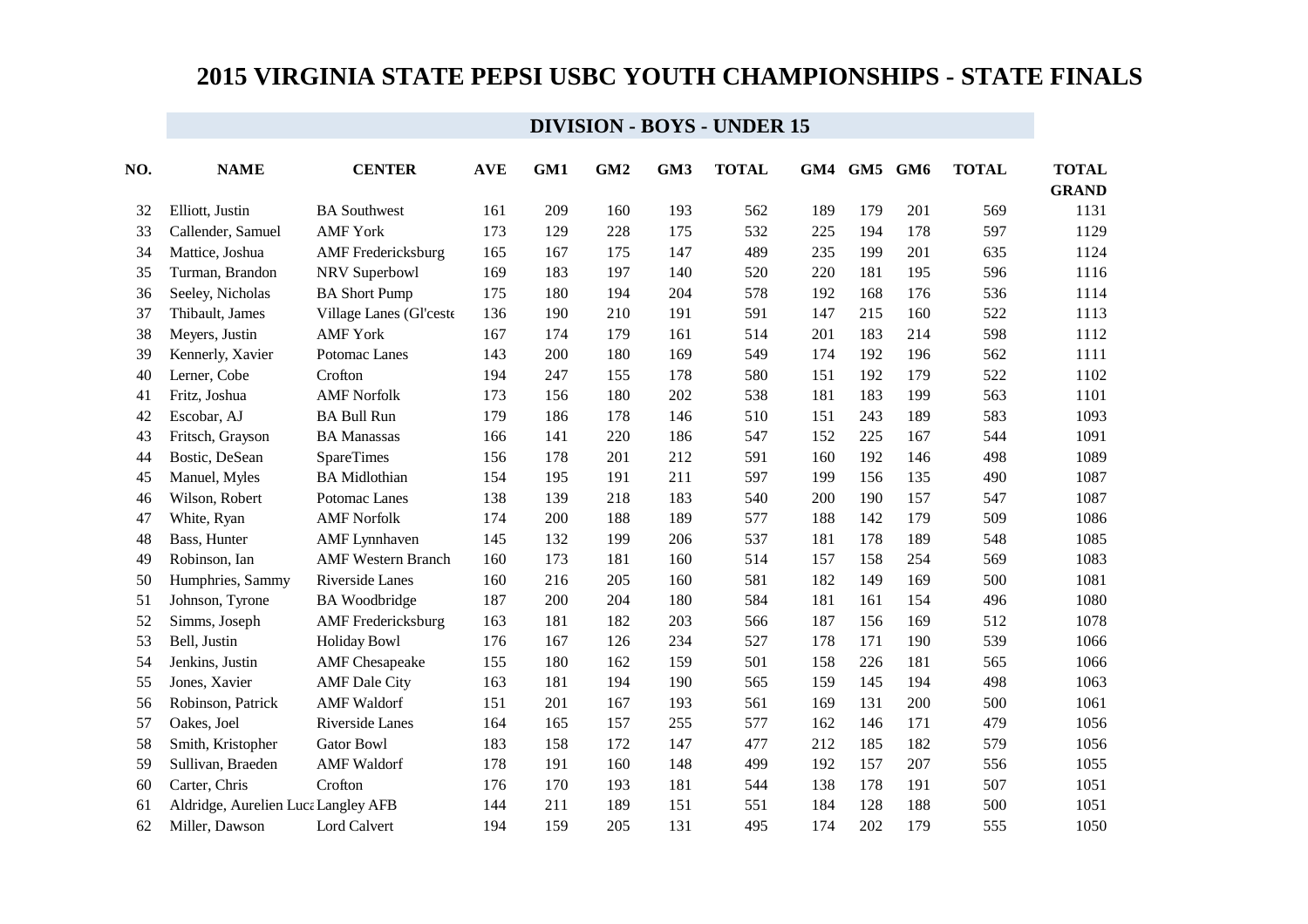| NO. | <b>NAME</b>                        | <b>CENTER</b>               | <b>AVE</b> | GM1 | GM <sub>2</sub> | GM3 | <b>TOTAL</b> | GM4 | GM5 | GM <sub>6</sub> | <b>TOTAL</b> | <b>TOTAL</b> |
|-----|------------------------------------|-----------------------------|------------|-----|-----------------|-----|--------------|-----|-----|-----------------|--------------|--------------|
|     |                                    |                             |            |     |                 |     |              |     |     |                 |              | <b>GRAND</b> |
| 63  | Davis, Darius                      | Riverside Lanes             | 176        | 162 | 131             | 173 | 466          | 145 | 214 | 223             | 582          | 1048         |
| 64  | Cross, Kevin                       | <b>Royal Family Bowling</b> | 181        | 188 | 166             | 164 | 518          | 138 | 173 | 217             | 528          | 1046         |
| 65  | Cooper, Shane                      | Fort Lee                    | 184        | 145 | 171             | 203 | 519          | 147 | 184 | 192             | 523          | 1042         |
| 66  | Via, George-Parker                 | <b>BA Manassas</b>          | 155        | 177 | 164             | 154 | 495          | 184 | 221 | 138             | 543          | 1038         |
| 67  | Deniston, Steven                   | <b>AMF</b> Waldorf          | 168        | 193 | 173             | 176 | 542          | 168 | 151 | 175             | 494          | 1036         |
| 68  | Lewis, Everett                     | <b>AMF</b> Shrader          | 153        | 216 | 154             | 161 | 531          | 123 | 196 | 186             | 505          | 1036         |
| 69  | Amos, Cory                         | NRV Superbowl               | 154        | 173 | 171             | 137 | 481          | 187 | 218 | 149             | 554          | 1035         |
| 70  | Manuel, Merlys                     | <b>BA</b> Midlothian        | 158        | 158 | 201             | 209 | 568          | 146 | 181 | 139             | 466          | 1034         |
| 71  | Milton, Damien                     | Rocky Mount                 | 170        | 156 | 172             | 194 | 522          | 187 | 152 | 169             | 508          | 1030         |
| 72  | Blackburn, Michael                 | Northside Lanes             | 159        | 142 | 189             | 198 | 529          | 166 | 165 | 169             | 500          | 1029         |
| 73  | Kline, Kenny                       | <b>AMF Norfolk</b>          | 158        | 148 | 148             | 131 | 427          | 198 | 227 | 177             | 602          | 1029         |
| 74  | Godsey, Alex                       | <b>BA</b> Eastern           | 154        | 205 | 133             | 152 | 490          | 173 | 194 | 170             | 537          | 1027         |
| 75  | Lang, Steven                       | <b>AMF</b> Fredericksburg   | 164        | 172 | 134             | 169 | 475          | 139 | 242 | 166             | 547          | 1022         |
| 76  | Larrimer-Simmons, Jale AMF Waldorf |                             | 164        | 157 | 182             | 163 | 502          | 194 | 160 | 166             | 520          | 1022         |
| 77  | Ferguson, Matthew                  | <b>AMF</b> Chesapeake       | 177        | 174 | 184             | 164 | 522          | 161 | 159 | 177             | 497          | 1019         |
| 78  | Holbrook, Hunter                   | <b>BA Manassas</b>          | 159        | 162 | 155             | 187 | 504          | 149 | 202 | 163             | 514          | 1018         |
| 79  | Denig, Karrington                  | Pinboys                     | 184        | 141 | 183             | 126 | 450          | 221 | 159 | 181             | 561          | 1011         |
| 80  | Cottle, Ethan                      | <b>BA Falls Church</b>      | 170        | 166 | 148             | 163 | 477          | 170 | 169 | 193             | 532          | 1009         |
| 81  | Bishop, Yohance                    | <b>AMF</b> Capital Plaza    | 163        | 208 | 197             | 169 | 574          | 137 | 134 | 164             | 435          | 1009         |
| 82  | Aanderud, Jacob                    | <b>BA Bull Run</b>          | 158        | 163 | 177             | 200 | 540          | 122 | 166 | 180             | 468          | 1008         |
| 83  | Peterson, Richard                  | <b>AMF</b> Capital Plaza    | 163        | 177 | 156             | 180 | 513          | 170 | 177 | 148             | 495          | 1008         |
| 84  | Johnson, Cory                      | <b>BA Chantilly</b>         | 165        | 187 | 173             | 173 | 533          | 150 | 176 | 146             | 472          | 1005         |
| 85  | Henderson, Kharon                  | <b>BA Short Pump</b>        | 166        | 139 | 221             | 174 | 534          | 137 | 174 | 160             | 471          | 1005         |
| 86  | Snider, JR                         | <b>AMF Western Branch</b>   | 173        | 176 | 177             | 147 | 500          | 174 | 160 | 171             | 505          | 1005         |
| 87  | Adams, Bobby                       | <b>AMF Norfolk</b>          | 162        | 150 | 157             | 152 | 459          | 196 | 177 | 168             | 541          | 1000         |
| 88  | Moreland, Terry                    | <b>AMF</b> Fredericksburg   | 121        | 178 | 145             | 114 | 437          | 163 | 194 | 202             | 559          | 996          |
| 89  | Stiles, Dillon                     | <b>AMF Norfolk</b>          | 155        | 148 | 178             | 150 | 476          | 144 | 199 | 177             | 520          | 996          |
| 90  | Kelz, Jack                         | Village Lanes (Leesbur      | 129        | 120 | 186             | 206 | 512          | 170 | 171 | 137             | 478          | 990          |
| 91  | Boelter, Gabe                      | Pinboys                     | 133        | 149 | 156             | 137 | 442          | 253 | 133 | 158             | 544          | 986          |
| 92  | Catlett, Alex                      | Pinboys                     | 152        | 154 | 167             | 150 | 471          | 157 | 210 | 148             | 515          | 986          |
| 93  | Sheppard, Keanu                    | Village Lanes (Gl'ceste     | 145        | 149 | 167             | 144 | 460          | 222 | 154 | 147             | 523          | 983          |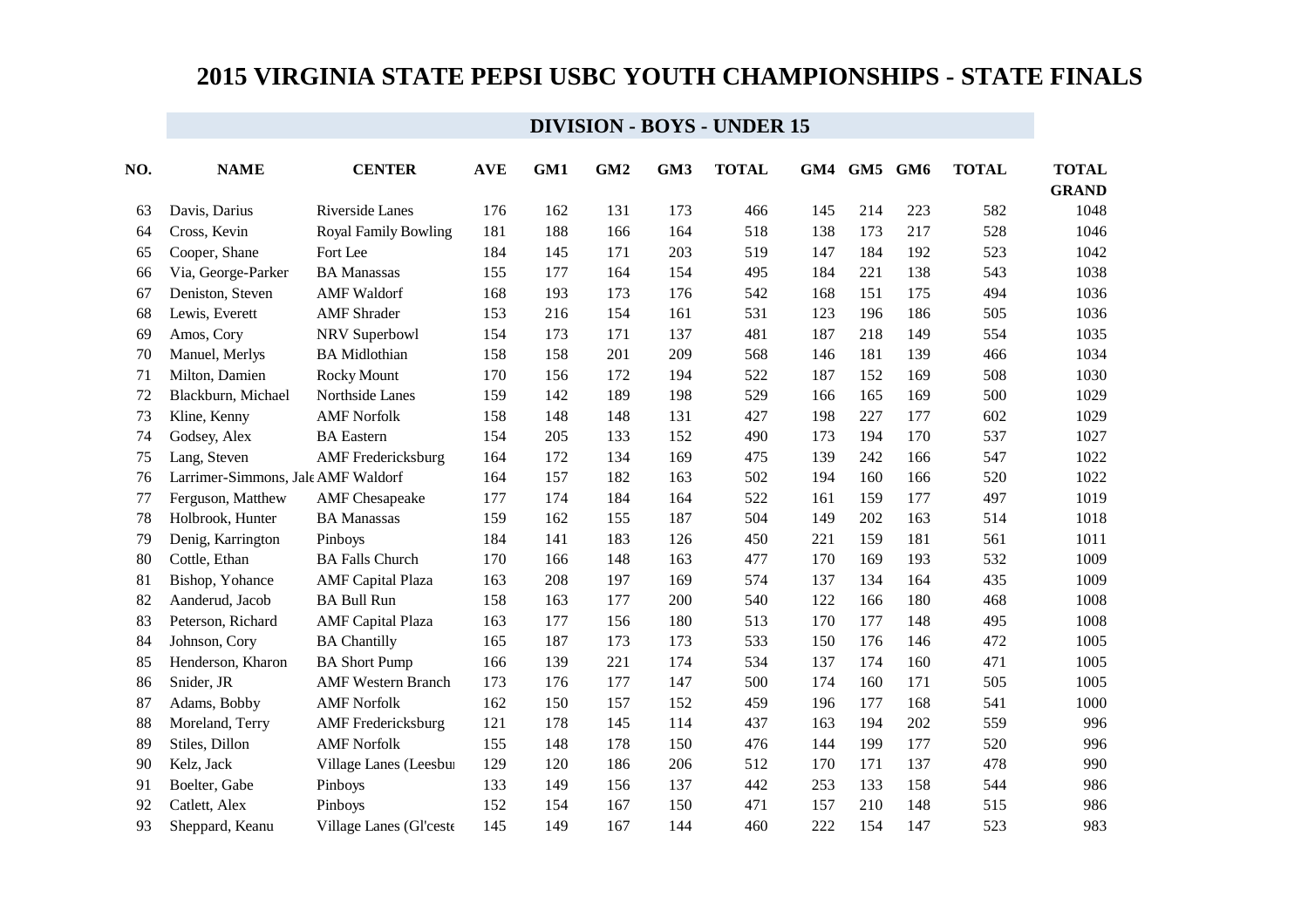| NO. | <b>NAME</b>          | <b>CENTER</b>               | <b>AVE</b> | GM1 | GM <sub>2</sub> | GM3 | <b>TOTAL</b> | GM4 | GM5 | GM6 | <b>TOTAL</b> | <b>TOTAL</b> |
|-----|----------------------|-----------------------------|------------|-----|-----------------|-----|--------------|-----|-----|-----|--------------|--------------|
|     |                      |                             |            |     |                 |     |              |     |     |     |              | <b>GRAND</b> |
| 94  | Soukup, Evan         | <b>BA</b> Southwest         | 152        | 174 | 151             | 140 | 465          | 153 | 166 | 194 | 513          | 978          |
| 95  | Powers, Nick         | <b>SpareTimes</b>           | 139        | 132 | 245             | 164 | 541          | 119 | 164 | 154 | 437          | 978          |
| 96  | Barber, Shawn        | <b>AMF</b> Hanover          | 162        | 151 | 190             | 150 | 491          | 124 | 202 | 160 | 486          | 977          |
| 97  | Cook, Nicholas       | Lord Calvert                | 165        | 149 | 170             | 183 | 502          | 156 | 167 | 151 | 474          | 976          |
| 98  | Miller, Kris         | <b>Royal Family Bowling</b> | 115        | 178 | 141             | 173 | 492          | 145 | 188 | 150 | 483          | 975          |
| 99  | McDaniel, Tyler      | <b>Holiday Bowl</b>         | 164        | 132 | 115             | 201 | 448          | 196 | 162 | 169 | 527          | 975          |
| 100 | Hartman, Logan       | The Bowling Alley           | 159        | 137 | 181             | 152 | 470          | 156 | 179 | 168 | 503          | 973          |
| 101 | Funnell, Caleb       | <b>BA Short Pump</b>        | 144        | 154 | 151             | 168 | 473          | 189 | 179 | 130 | 498          | 971          |
| 102 | Slack, Austin        | Fort Meade                  | 155        | 160 | 199             | 133 | 492          | 151 | 155 | 173 | 479          | 971          |
| 103 | Hubbard, Marquis     | <b>BA</b> Eastern           | 124        | 156 | 193             | 153 | 502          | 173 | 134 | 160 | 467          | 969          |
| 104 | Perez, Alajah (AJ)   | Riverside Lanes             | 173        | 134 | 214             | 158 | 506          | 149 | 148 | 166 | 463          | 969          |
| 105 | Branch, Devon        | <b>BA</b> Southwest         | 141        | 182 | 183             | 160 | 525          | 152 | 171 | 116 | 439          | 964          |
| 106 | Frazier, Zack        | <b>BA</b> Woodbridge        | 197        | 188 | 201             | 181 | 570          | 147 | 135 | 110 | 392          | 962          |
| 107 | Hyre, Jacob          | Northside Lanes             | 150        | 157 | 166             | 152 | 475          | 124 | 185 | 174 | 483          | 958          |
| 108 | Russell, Joshua      | <b>AMF</b> Dale City        | 126        | 172 | 199             | 146 | 517          | 155 | 157 | 129 | 441          | 958          |
| 109 | Depriest Jr, Douglas | <b>Staunton Lanes</b>       | 171        | 189 | 184             | 178 | 551          | 138 | 125 | 141 | 404          | 955          |
| 110 | Caminiti, Luca       | Village Lanes (Leesbur      | 138        | 160 | 150             | 185 | 495          | 135 | 159 | 162 | 456          | 951          |
| 111 | Ryan, Brennan        | Lord Calvert                | 142        | 214 | 136             | 161 | 511          | 142 | 180 | 116 | 438          | 949          |
| 112 | Blanchard, Collin    | <b>BA Manassas</b>          | 139        | 135 | 142             | 158 | 435          | 188 | 183 | 138 | 509          | 944          |
| 113 | Stephens, Jeremy     | <b>BA</b> Southwest         | 133        | 134 | 171             | 163 | 468          | 110 | 208 | 156 | 474          | 942          |
| 114 | Doan, Bryce          | <b>AMF</b> Chesapeake       | 155        | 157 | 191             | 157 | 505          | 152 | 142 | 141 | 435          | 940          |
| 115 | Falla, Aldo          | <b>BA Bull Run</b>          | 161        | 137 | 161             | 162 | 460          | 178 | 124 | 178 | 480          | 940          |
| 116 | Butler, Chester      | <b>AMF</b> Chesapeake       | 169        | 186 | 161             | 172 | 519          | 166 | 146 | 106 | 418          | 937          |
| 117 | Askew, Quinton       | <b>AMF Western Branch</b>   | 138        | 196 | 147             | 160 | 503          | 117 | 131 | 184 | 432          | 935          |
| 118 | Moore, Elijah        | <b>SpareTimes</b>           | 147        | 187 | 154             | 155 | 496          | 139 | 149 | 149 | 437          | 933          |
| 119 | Beavers, Kyle        | Lord Calvert                | 175        | 116 | 185             | 174 | 475          | 147 | 154 | 154 | 455          | 930          |
| 120 | Jackson, Chase       | <b>BA</b> Manassas          | 134        | 124 | 152             | 127 | 403          | 174 | 179 | 167 | 520          | 923          |
| 121 | Meadows, Allante     | <b>AMF</b> Chesapeake       | 151        | 125 | 160             | 156 | 441          | 142 | 176 | 144 | 462          | 903          |
| 122 | Serio, Austin        | <b>AMF York</b>             | 141        | 157 | 145             | 170 | 472          | 124 | 145 | 160 | 429          | 901          |
| 123 | Derby, Colin         | <b>AMF York</b>             | 150        | 126 | 112             | 188 | 426          | 190 | 162 | 123 | 475          | 901          |
| 124 | Dadisman, Dylan      | <b>BA</b> Manassas          | 123        | 137 | 122             | 144 | 403          | 177 | 126 | 179 | 482          | 885          |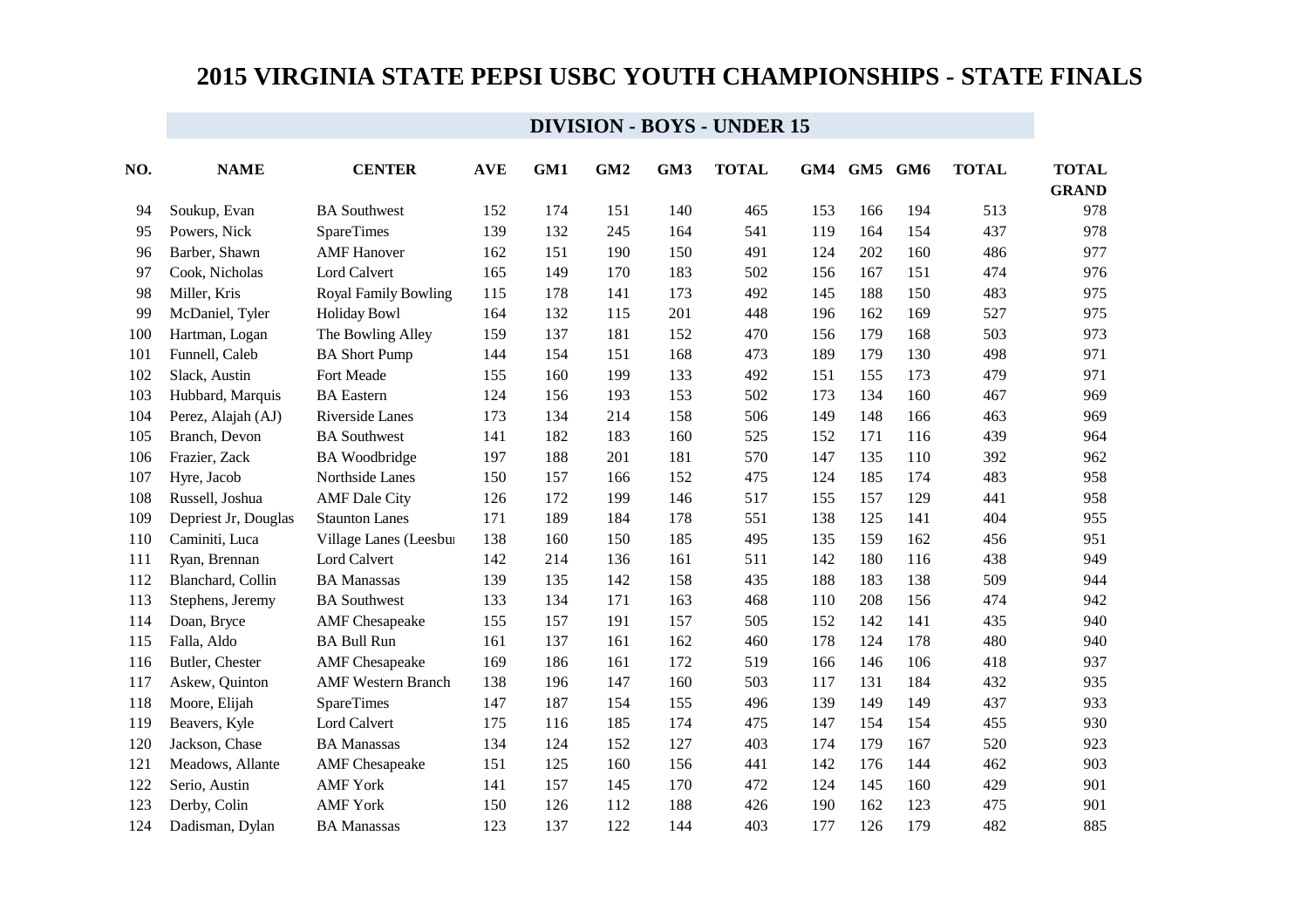| NO. | <b>NAME</b>         | <b>CENTER</b>               | <b>AVE</b> | GM1 | GM <sub>2</sub> | GM3 | <b>TOTAL</b> | GM4 | GM5 | GM6 | <b>TOTAL</b> | <b>TOTAL</b> |
|-----|---------------------|-----------------------------|------------|-----|-----------------|-----|--------------|-----|-----|-----|--------------|--------------|
|     |                     |                             |            |     |                 |     |              |     |     |     |              | <b>GRAND</b> |
| 125 | Maged, Logan        | <b>BA</b> Manassas          | 133        | 188 | 134             | 113 | 435          | 177 | 147 | 123 | 447          | 882          |
| 126 | Pierce, Aaron       | <b>AMF Western Branch</b>   | 139        | 125 | 155             | 147 | 427          | 116 | 127 | 210 | 453          | 880          |
| 127 | Lowe, David         | Fort Meade                  | 151        | 134 | 170             | 152 | 456          | 141 | 153 | 127 | 421          | 877          |
| 128 | Smith III, Ray      | <b>Gator Bowl</b>           | 123        | 163 | 131             | 138 | 432          | 152 | 166 | 124 | 442          | 874          |
| 129 | LaTulip, Derek      | Fort Lee                    | 154        | 177 | 159             | 142 | 478          | 148 | 132 | 108 | 388          | 866          |
| 130 | Ward, William       | <b>BA Falls Church</b>      | 132        | 153 | 110             | 120 | 383          | 167 | 170 | 146 | 483          | 866          |
| 131 | Skaggs, Christopher | <b>AMF York</b>             | 141        | 154 | 135             | 117 | 406          | 158 | 143 | 156 | 457          | 863          |
| 132 | Magruder, Cody      | <b>BA</b> Gaithersburg      | 112        | 153 | 136             | 126 | 415          | 151 | 158 | 139 | 448          | 863          |
| 133 | Bona, Brian         | <b>BA</b> Gaithersburg      | 133        | 146 | 124             | 124 | 394          | 141 | 149 | 177 | 467          | 861          |
| 134 | Arrington, William  | <b>AMF</b> Shrader          | 140        | 149 | 150             | 145 | 444          | 139 | 126 | 147 | 412          | 856          |
| 135 | Grant, Zac          | Langley AFB                 | 138        | 167 | 98              | 148 | 413          | 147 | 155 | 139 | 441          | 854          |
| 136 | Mattice, Caleb      | <b>AMF</b> Fredericksburg   | 142        | 134 | 136             | 140 | 410          | 170 | 139 | 132 | 441          | 851          |
| 137 | Hupman, Dylan       | <b>Staunton Lanes</b>       | 151        | 128 | 147             | 148 | 423          | 157 | 146 | 124 | 427          | 850          |
| 138 | Smith, Thaison      | Lord Calvert                | 177        | 128 | 168             | 124 | 420          | 134 | 146 | 150 | 430          | 850          |
| 139 | Garrison, Codie     | <b>Liberty Lanes</b>        | 119        | 152 | 117             | 153 | 422          | 146 | 137 | 137 | 420          | 842          |
| 140 | Neal, Luke          | <b>BA Southwest</b>         | 128        | 124 | 128             | 128 | 380          | 146 | 156 | 157 | 459          | 839          |
| 141 | Merritt, Alexander  | <b>AMF</b> Dale City        | 128        | 153 | 160             | 93  | 406          | 129 | 161 | 139 | 429          | 835          |
| 142 | White, Anthony      | <b>BA Chantilly</b>         | 149        | 133 | 146             | 130 | 409          | 149 | 143 | 127 | 419          | 828          |
| 143 | Scott, Tarik        | Potomac Lanes               | 99         | 156 | 139             | 148 | 443          | 146 | 115 | 124 | 385          | 828          |
| 144 | Simmons, Ari        | Fort Lee                    | 146        | 122 | 115             | 149 | 386          | 157 | 143 | 136 | 436          | 822          |
| 145 | Miguel, Dakotah     | <b>AMF</b> Chesapeake       | 152        | 126 | 134             | 117 | 377          | 142 | 140 | 162 | 444          | 821          |
| 146 | Breeding, Mitchell  | <b>BA Bull Run</b>          | 159        | 137 | 154             | 134 | 425          | 114 | 134 | 146 | 394          | 819          |
| 147 | Currence, Daniel    | <b>Royal Family Bowling</b> | 113        | 132 | 130             | 108 | 370          | 178 | 163 | 106 | 447          | 817          |
| 148 | Morgan, Hunter      | The Bowling Alley           |            | 166 | 108             | 137 | 411          | 124 | 109 | 173 | 406          | 817          |
| 149 | Ruland, Max         | <b>BA Falls Church</b>      | 132        | 119 | 115             | 139 | 373          | 138 | 132 | 173 | 443          | 816          |
| 150 | Herndon, Nolan      | <b>SpareTimes</b>           | 144        | 166 | 166             | 111 | 443          | 140 | 113 | 119 | 372          | 815          |
| 151 | Pitts, Alexander    | <b>Gator Bowl</b>           | 132        | 145 | 119             | 118 | 382          | 161 | 166 | 105 | 432          | 814          |
| 152 | Benedict, Brian     | <b>BA Bull Run</b>          | 124        | 112 | 171             | 134 | 417          | 116 | 133 | 141 | 390          | 807          |
| 153 | Knight, Trey        | <b>Staunton Lanes</b>       | 120        | 126 | 115             | 140 | 381          | 144 | 158 | 115 | 417          | 798          |
| 154 | Hazelwood, Tyler    | Northside Lanes             | 128        | 110 | 108             | 124 | 342          | 134 | 153 | 168 | 455          | 797          |
| 155 | Tingle, Dylan       | <b>AMF</b> Lynnhaven        | 131        | 147 | 123             | 130 | 400          | 157 | 158 | 80  | 395          | 795          |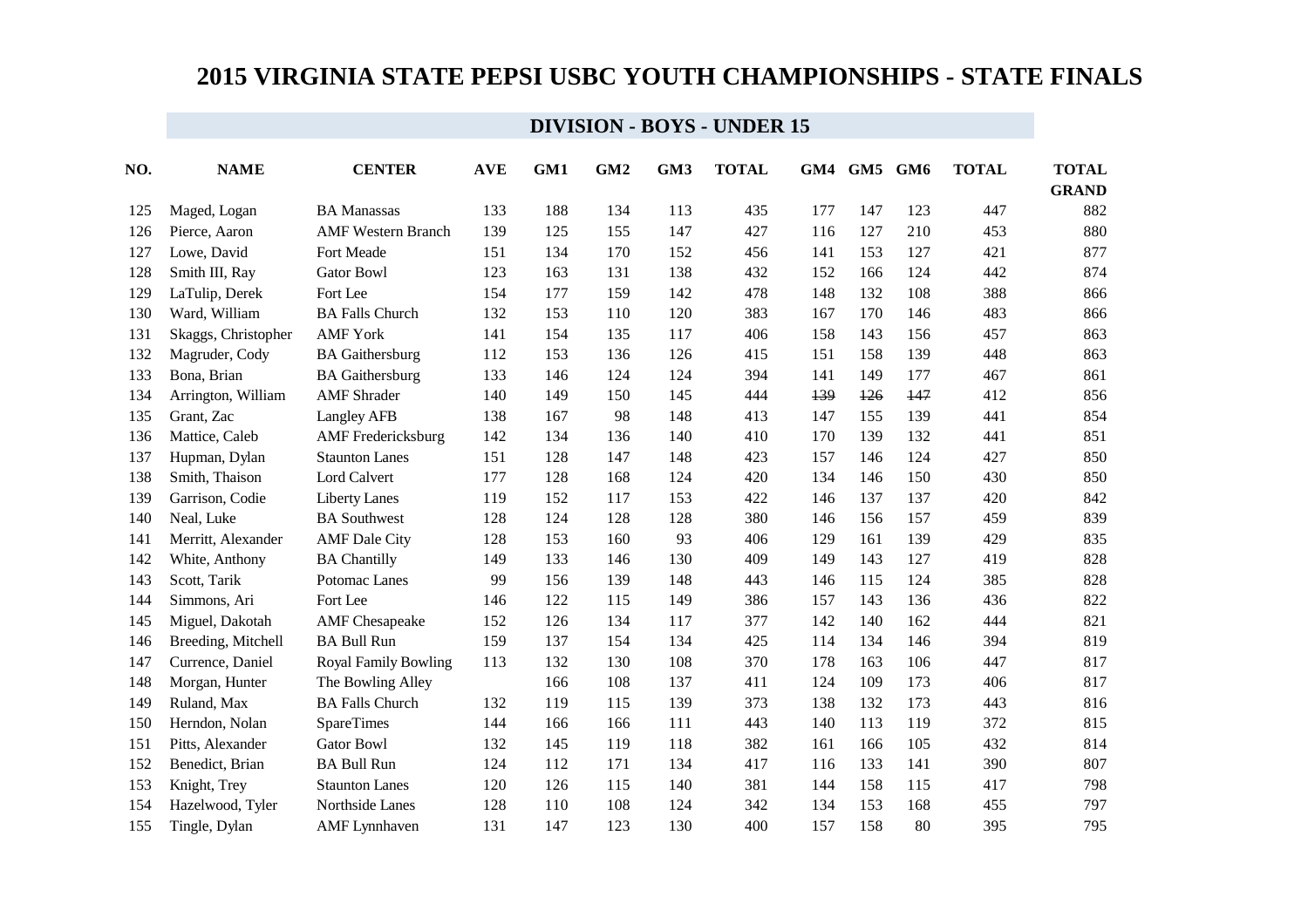| NO. | <b>NAME</b>         | <b>CENTER</b>               | <b>AVE</b> | GM1              | GM <sub>2</sub>  | GM3              | <b>TOTAL</b>     | GM4            | GM5              | GM <sub>6</sub>  | <b>TOTAL</b>     | <b>TOTAL</b>     |
|-----|---------------------|-----------------------------|------------|------------------|------------------|------------------|------------------|----------------|------------------|------------------|------------------|------------------|
|     |                     |                             |            |                  |                  |                  |                  |                |                  |                  |                  | <b>GRAND</b>     |
| 156 | Bailey, Jonathan    | Northside Lanes             | 104        | 117              | 111              | 152              | 380              | 124            | 112              | 174              | 410              | 790              |
| 157 | Donnally, Daniel    | <b>SpareTimes</b>           | 134        | 122              | 142              | 120              | 384              | 126            | 119              | 155              | 400              | 784              |
| 158 | Duneman, Noah       | Northside Lanes             | 116        | 98               | 137              | 146              | 381              | 136            | 110              | 148              | 394              | 775              |
| 159 | Horstman, Zane      | <b>AMF</b> Dale City        | 94         | 134              | 125              | 128              | 387              | 134            | 128              | 124              | 386              | 773              |
| 160 | Walker, Alex        | <b>Thunder Alley</b>        | 125        | 151              | 136              | 115              | 402              | 95             | 123              | 131              | 349              | 751              |
| 161 | Kinney, Chase       | <b>AMF</b> Waldorf          | 101        | 131              | 100              | 120              | 351              | 136            | 140              | 123              | 399              | 750              |
| 162 | DelRosario, Neo     | <b>AMF</b> Indian River     | 143        | 120              | 131              | 91               | 342              | 117            | 121              | 159              | 397              | 739              |
| 163 | Campbell, Jonathan  | <b>Staunton Lanes</b>       | 95         | 91               | 110              | 150              | 351              | 114            | 144              | 120              | 378              | 729              |
| 164 | Morris, Brandon     | <b>AMF</b> Dale City        | 114        | 148              | 142              | 94               | 384              | 94             | 128              | 122              | 344              | 728              |
| 165 | Smith, Kage         | <b>BA Bull Run</b>          | 183        | 184              | 181              | 150              | 515              | 159            | 54               | $\boldsymbol{0}$ | 213              | 728              |
| 166 | Soto, Bradley       | Oceana Freedom Lane:        | 90         | 128              | 122              | 115              | 365              | 127            | 127              | 90               | 344              | 709              |
| 167 | Kay, Forest         | Thunder Alley               | 120        | 119              | 109              | 134              | 362              | 130            | 101              | 108              | 339              | 701              |
| 168 | Palmer, Christopher | <b>Valley Lanes</b>         | 100        | 111              | 147              | 104              | 362              | 110            | 127              | 97               | 334              | 696              |
| 169 | Storm, Kyle         | <b>Liberty Lanes</b>        | 110        | 119              | 120              | 113              | 352              | 98             | 94               | 126              | 318              | 670              |
| 170 | Barber, Trey        | <b>AMF York</b>             | 89         | 114              | 117              | 93               | 324              | 149            | 85               | 108              | 342              | 666              |
| 171 | Kielawa, Patrick    | <b>AMF York</b>             | 117        | 126              | 117              | 93               | 336              | 124            | 90               | 105              | 319              | 655              |
| 172 | Brill, Ely          | <b>AMF</b> Dale City        | 94         | 84               | 137              | 114              | 335              | 105            | 105              | 105              | 315              | 650              |
| 173 | Stack, Zachary      | <b>AMF Norfolk</b>          | 102        | 130              | 110              | 128              | 368              | 106            | 76               | 94               | 276              | 644              |
| 174 | Horton, Naythan     | Hopewell Bowling Cer        | 102        | 126              | 99               | 115              | 340              | 108            | 83               | 107              | 298              | 638              |
| 175 | Kenney, Kyler       | Fort Lee                    | 116        | 100              | 134              | 82               | 316              | 104            | 114              | 96               | 314              | 630              |
| 176 | Fitz, Rishaun       | <b>BA Short Pump</b>        | 117        | 118              | 93               | 100              | 311              | 100            | 109              | 97               | 306              | 617              |
| 177 | Sherwood, C.J.      | <b>Royal Family Bowling</b> | 86         | 71               | 142              | 82               | 295              | 93             | 101              | 124              | 318              | 613              |
| 178 | Riha, Tate (T.C.)   | Lee Hi Lanes                | 113        | 127              | 101              | 87               | 315              | 91             | 101              | 99               | 291              | 606              |
| 179 | Watts, Kolbe        | <b>BA Manassas</b>          | 94         | 92               | 52               | 86               | 230              | 113            | 67               | 79               | 259              | 489              |
| 180 | Campbell, Josh      | Lord Calvert                | 68         | 57               | 52               | 57               | 166              | 108            | 77               | 61               | 246              | 412              |
| 181 | Mauck, Hunter       | <b>Royal Family Bowling</b> | 131        | 160              | 127              | 111              | 398              | $\overline{0}$ | $\boldsymbol{0}$ | $\boldsymbol{0}$ | $\boldsymbol{0}$ | 398              |
| 182 | Jones, Kenyel       | Pinboys                     | 77         | $\overline{0}$   | $\boldsymbol{0}$ | $\boldsymbol{0}$ | $\boldsymbol{0}$ | $\theta$       | $\overline{0}$   | $\boldsymbol{0}$ | $\boldsymbol{0}$ | $\boldsymbol{0}$ |
| 183 | Shoop, Joe          | <b>BA Bull Run</b>          | 191        | $\mathbf{0}$     | $\boldsymbol{0}$ | $\boldsymbol{0}$ | $\boldsymbol{0}$ | $\overline{0}$ | $\overline{0}$   | $\boldsymbol{0}$ | $\boldsymbol{0}$ | $\boldsymbol{0}$ |
| 184 | Tuttle, TJ          | Lee Hi Lanes                | 134        | $\boldsymbol{0}$ | $\boldsymbol{0}$ | $\boldsymbol{0}$ | $\boldsymbol{0}$ | $\overline{0}$ | $\theta$         | $\boldsymbol{0}$ | $\boldsymbol{0}$ | $\boldsymbol{0}$ |
| 185 | Lesjak, Oliver      | <b>BA Falls Church</b>      | 173        | $\overline{0}$   | $\boldsymbol{0}$ | $\boldsymbol{0}$ | $\boldsymbol{0}$ | $\overline{0}$ | $\theta$         | $\boldsymbol{0}$ | $\boldsymbol{0}$ | $\boldsymbol{0}$ |
| 186 | Reames, Jaylen      | Franklin Bowling Cent       | 154        | $\boldsymbol{0}$ | $\boldsymbol{0}$ | $\boldsymbol{0}$ | $\boldsymbol{0}$ | $\Omega$       | $\Omega$         | $\boldsymbol{0}$ | $\boldsymbol{0}$ | $\boldsymbol{0}$ |